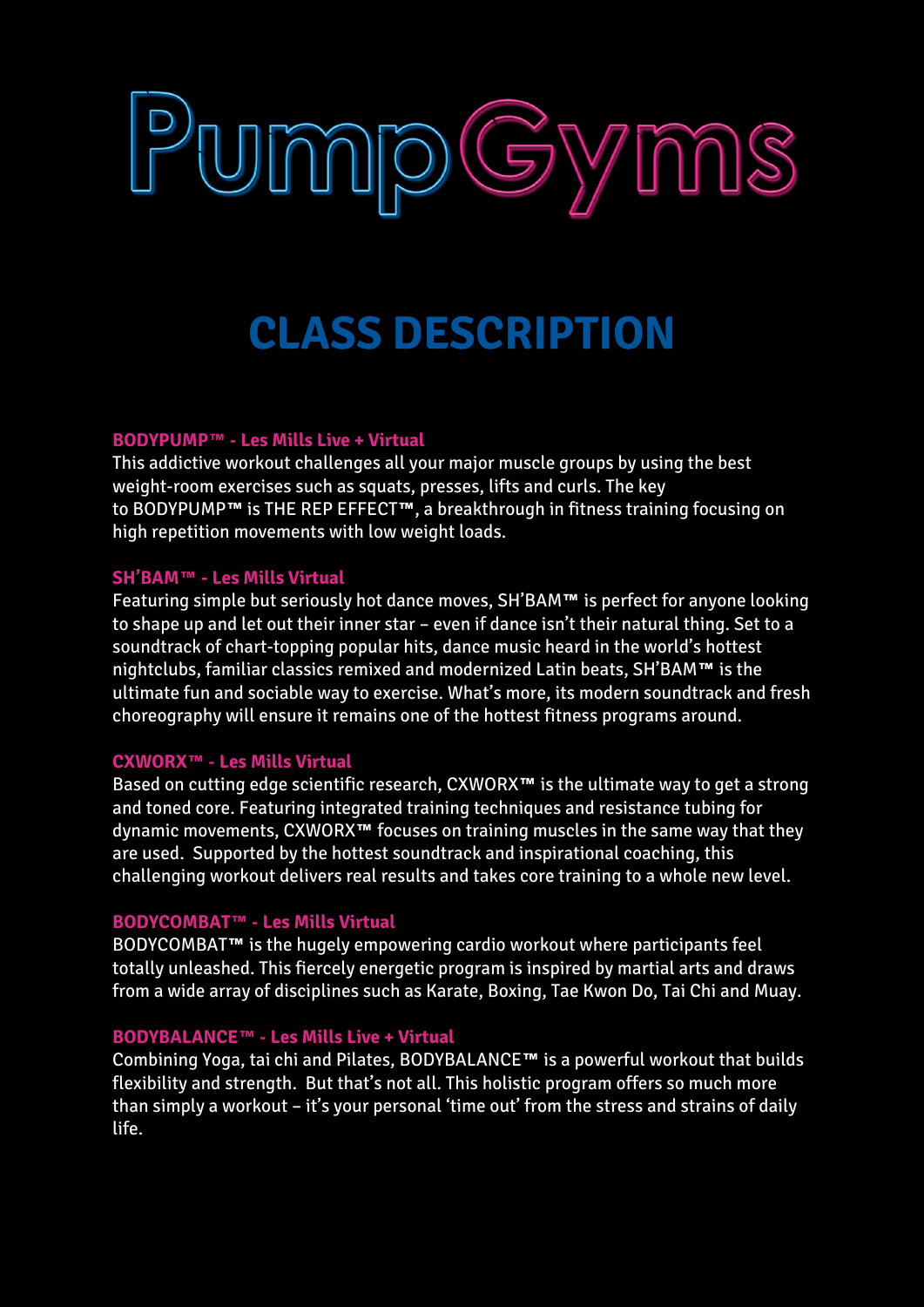### **GRIT™ - Les Mills Live**

LES MILLS GRIT**™** is a 30-minute high intensity interval training (HIIT). There are three styles to GRIT, strength, cardio and plyo. With each using a variety of body weight, weight plate and barbell exercise to blast all muscle groups.

### **CALISTHENICS**

A bodyweight strength and conditioning class. During this class you will use nothing but your own bodyweight to build a huge amount of raw strength and flexibility with movements like pistol squats, pullups, planches and much more. Calisthenics is a bodyweight strength and conditioning class.

### **IRON KING CIRCUITS**

Circuit training is the "musical chairs" of the exercise world. Its pace may leave your heart beating hard, your body sweaty and your muscles burning, but you can adapt exercises to your current level of fitness.

### **SPIN**

This class is a great cardiovascular workout. Pedal through hill climbs, sprints, and many other challenging drills and exercises. All levels are welcome. Remember to bring a towel and water bottle!

### **ZUMBA**

A total workout, combining all elements of fitness – cardio, muscle conditioning, balance and flexibility, boosted energy and a serious dose of awesome each time you leave the class.

### **CROSSHIIT**

An intense, challenging workout to strengthen your core. Both bodyweight and resistance exercises will be incorporated into this 30-minute session.

### **METAFIT**

The Metafit is the original 30-minute, non-choreographed, bodyweight only HIIT workout. This class will boost your fitness, rocket your energy levels & get massive results in the shortest amount of time possible.

### **RIG FIT**

Using all your primal movements squat, push, pull, rotate and carry this class will take you through a workout you'll never forget. Our rig and functional equipment make for a fun unique challenging workout.

### **LADIES ONLY WEIGHTS**

This class is a variety of total body conditioning that involves both strength and core exercise. This class is designed to change each week to target all major muscles groups in a variety of ways. We utilize a mix of free weights, resistance bands and weighted bars.

### **TOTAL BODY WORKOUT**

A 60-minute TOTAL BODY program that incorporates strength training, core work, cardio and flexibility. It challenges your entire body with high intensity, short duration and isometric exercises.